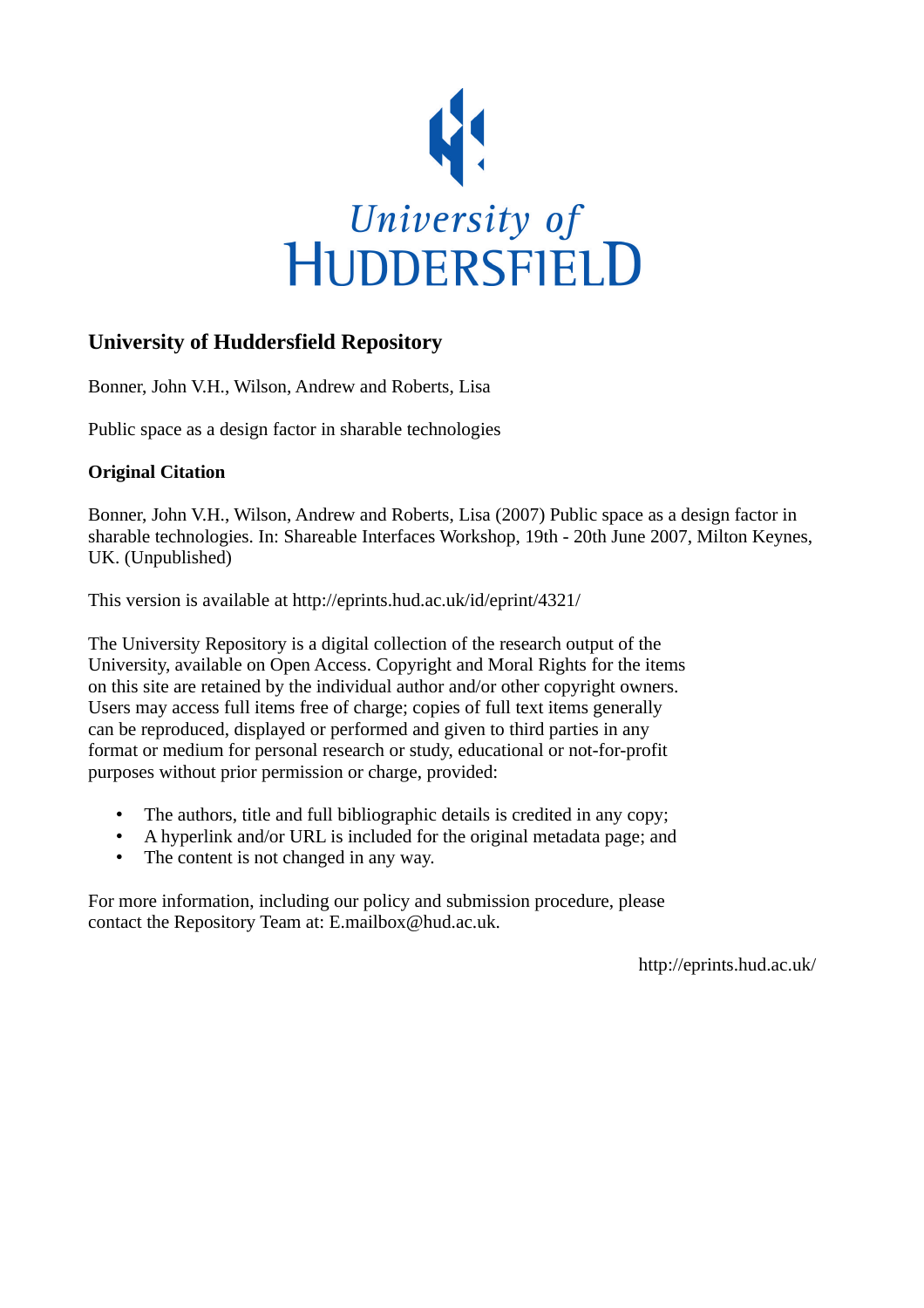Public space as a design factor in sharable technologies

## John V H Bonner<sup>(</sup>, Andrew Wilson<sup>(</sup> and Lisa Roberts<sup>(</sup>

| (Dept of Informatics)               | (Blink Media          |
|-------------------------------------|-----------------------|
| School of Computing and Engineering | Bates Mill            |
| Huddersfield University             | Huddersfield          |
| i.v.bonner@hud.ac.uk                | andrew@blinkmedia.orq |
|                                     | llisa@blinkmedia.org  |

This position paper reports on some very early collaboration between an interaction design research group at Huddersfield University (live:lab) and a not-for-profit organisation known as Blink Media, also based in Huddersfield. Blink Media are grant funded through bodies such as NESTA and The Arts Council. Collaboration with live:lab was formed through a common interest in the design of creative user experiences using emerging and innovative technologies with an appreciation that our respective approaches were very different. Blink Media create artefacts and user experiences that are purely novel, intriguing and engaging. In contrast live:lab's approach is to build an empirical and theoretical understanding of interaction design in terms of novel interactive technologies and in particular pragmatic design techniques required to develop them.

This paper reports on some initial interviews with Blink Media to understand their design and development approach to interactive technologies that employ sharable interfaces. There is a growing interest in providing sharable displays and developing an understanding of engagement. For example, studies have explored social engagement in closed public events (Brignull and Rogers 2003) or through the use of interactive notice boards in a commercial environment (Grasso, Muehlenbrock et al. 2003) or as a medium for cooperative team working (Izadi, Brignull et al. 2003) together with long term acceptance of this form of interactive medium (Churchill, Nelson et al. 2004). These studies have examined how people might engage with a public display, taking into account issues such as social embarrassment, levels of peripheral and focal awareness to the device, how to alter engagement thresholds, perceived interest, enjoyment and utility, and how to create opportunities for social exchange and improve 'communality'. Our emphasis, however, is slightly different. We are keen to explore how design activity and implementation might affect interaction design issues as well as social engagement. Although the key criteria for success are the same, that is, positive engagement and successful social exchange, the process of designing through experiential learning also plays an important part in defining eventual success.

The first project, RFID Snakes and Ladders, was created for the Media Centre in Huddersfield and its purpose was to increase social interaction throughout the building as it consisted of physically separated SMEs and start-up companies. Apart from a coffee shop on the ground floor, there was little opportunity to meet other individuals from other companies who share the same building. The game was implemented for a month during the Summer of 2006. Residents were provided with an RFID tag. To play, participants visited a large prominent 'dice' object and pass the tag in front of the object in order to throw the dice. The object of the game is the same as conventional snakes and ladders – the winner is the first person to land on the last square. Feedback about the player's own and other player positions on the board is gained through web access to the snakes and ladders display. If a player lands at the foot of a ladder or the head of a snake, then the player must visit a ladder object to climb up, or the snake to avoid sliding down within a specified time limit. This encourages residents to visit different parts of the building which increases corridor foot traffic and thus facilitating casual and serendipitous conversation. Thus, shared experience of the game is formed in the corridors and coffee shop of the building.

Structured evaluation of the project was not carried out but informal interviews were conducted by the designer of the game, however the respondents knew the interviewer was also the designer which created a heavy bias in responses. Despite this, it was evident that the game was extremely successful and many of the residents remarked how the game provided opportunity for more incidental conversation. Before the implementation of the game, residents reported a sense of reluctance and awkwardness in initiating conversation with members of other organisations as they knew little about what other organisations did and if they were competitors or not. Another key lesson learnt from this project was the importance of